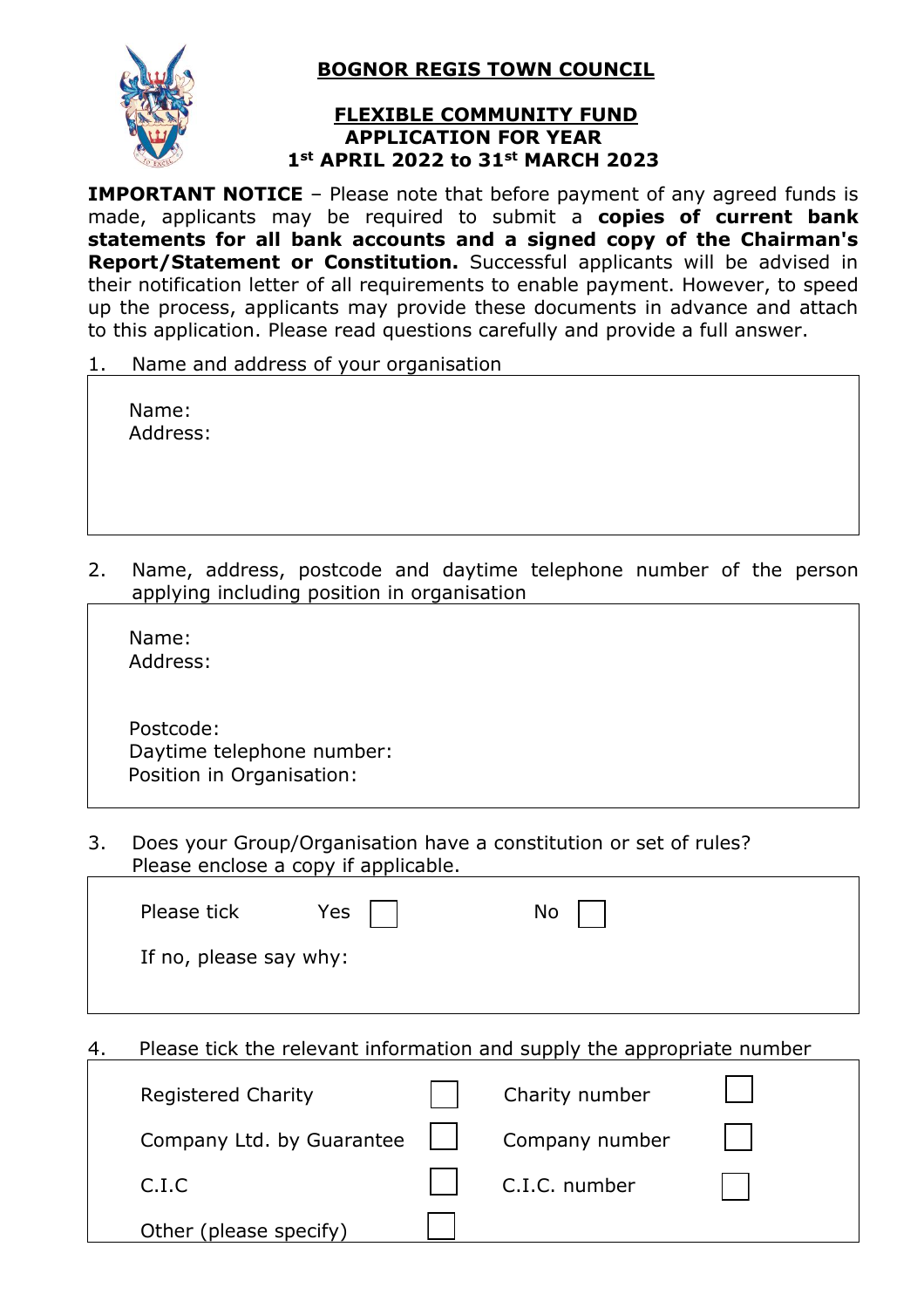5. Please supply the following information:

Ī

When did your group/organisation start? (MM/YY) How many members do you have? How many people use this service? How many are Bognor Regis residents?

- 6. Amount Applied for £…………………………………………………
- 7. Description of what the funds are for (if the application is for new equipment that is over £100 in value, please supply at least two quotations)

- 8. Please tell us if you are a branch of, or related to, a larger organisation
- 9. Are current Bank Statements attached?

| Please tick                                                                                        | Yes | No  |
|----------------------------------------------------------------------------------------------------|-----|-----|
| If No, can you confirm that these will be made available should<br>your application be successful? | Yes | No. |
| If the Bank Statements will not be available, please give an explanation why                       |     |     |
|                                                                                                    |     |     |

10. Is an up-to-date Child Protection/Vulnerable Groups Policy enclosed?

| Please tick                                    | Yes | <b>No</b> |  |
|------------------------------------------------|-----|-----------|--|
| If no, please explain why this is not required |     |           |  |
|                                                |     |           |  |
|                                                |     |           |  |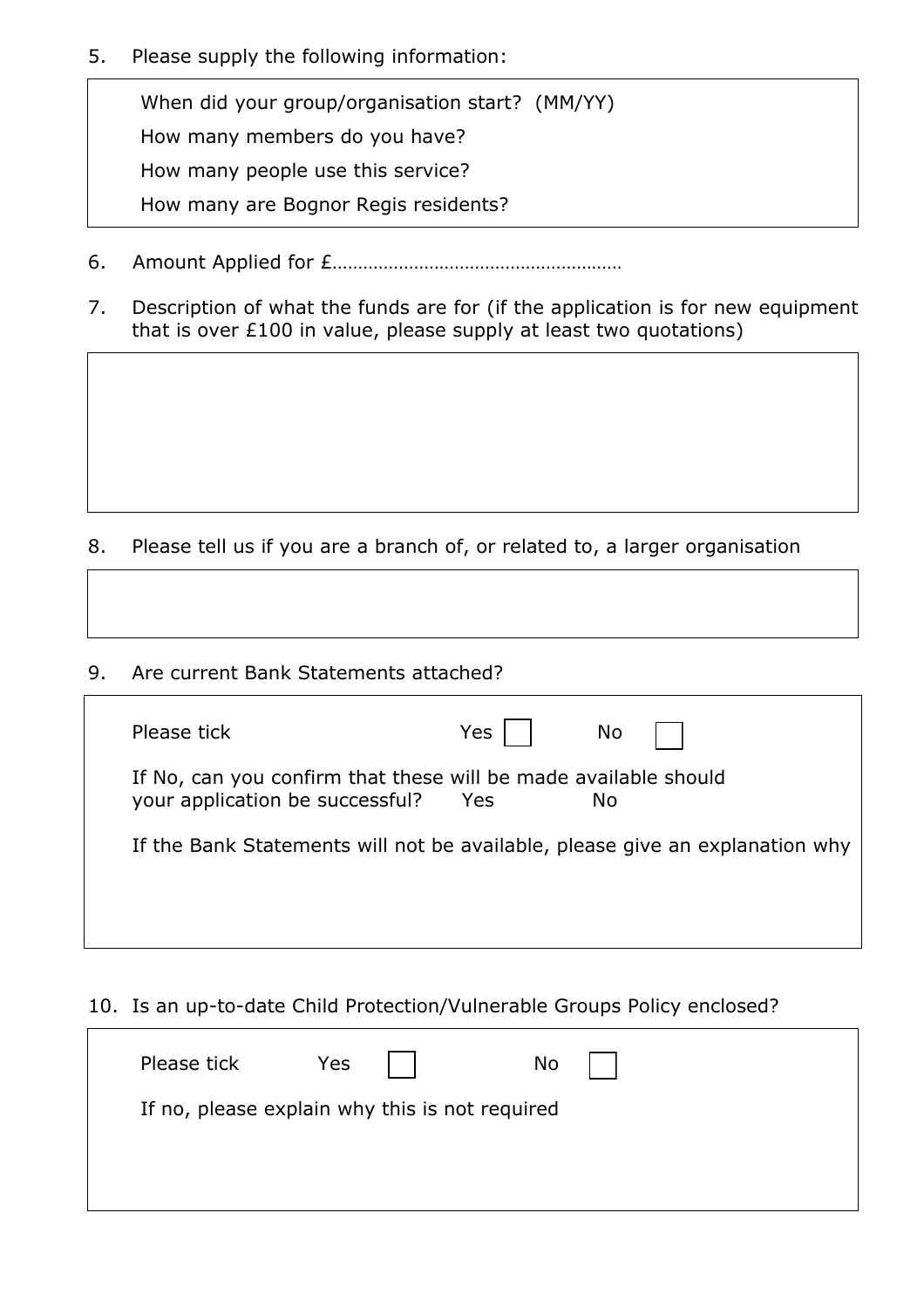11. Please confirm the amount of unrestricted reserves that your organisation holds and an explanation as to why these cannot be used for the proposals/project

12. Are there any safety issues related to your project or proposed activity and do you hold a current Public Liability Insurance?

| Details of any safety issues |       |    |  |
|------------------------------|-------|----|--|
| Public Liability Insurance   | Yes l | No |  |
| Amount held<br>$+$           |       |    |  |

13. What are your reasons for not applying to the Town Council's Grant Aid Fund for this funding?



14. The Town Council is keen to hear about the impact and benefits arising from the Flexible Community Fund. Therefore, if your application is successful, the Town Council will be in touch with you to request feedback. Please indicate below whether you anticipate your event/project will be completed within 6 or 12 months of the funds being awarded so that you are contacted at the appropriate time.

The Event/Project will be completed in 6 mths 12mths

15. As part of the feedback process, the Town Council would like to hear whether the success criteria of your event/project were met. Please therefore provide details of how the success of the event/project will be assessed.